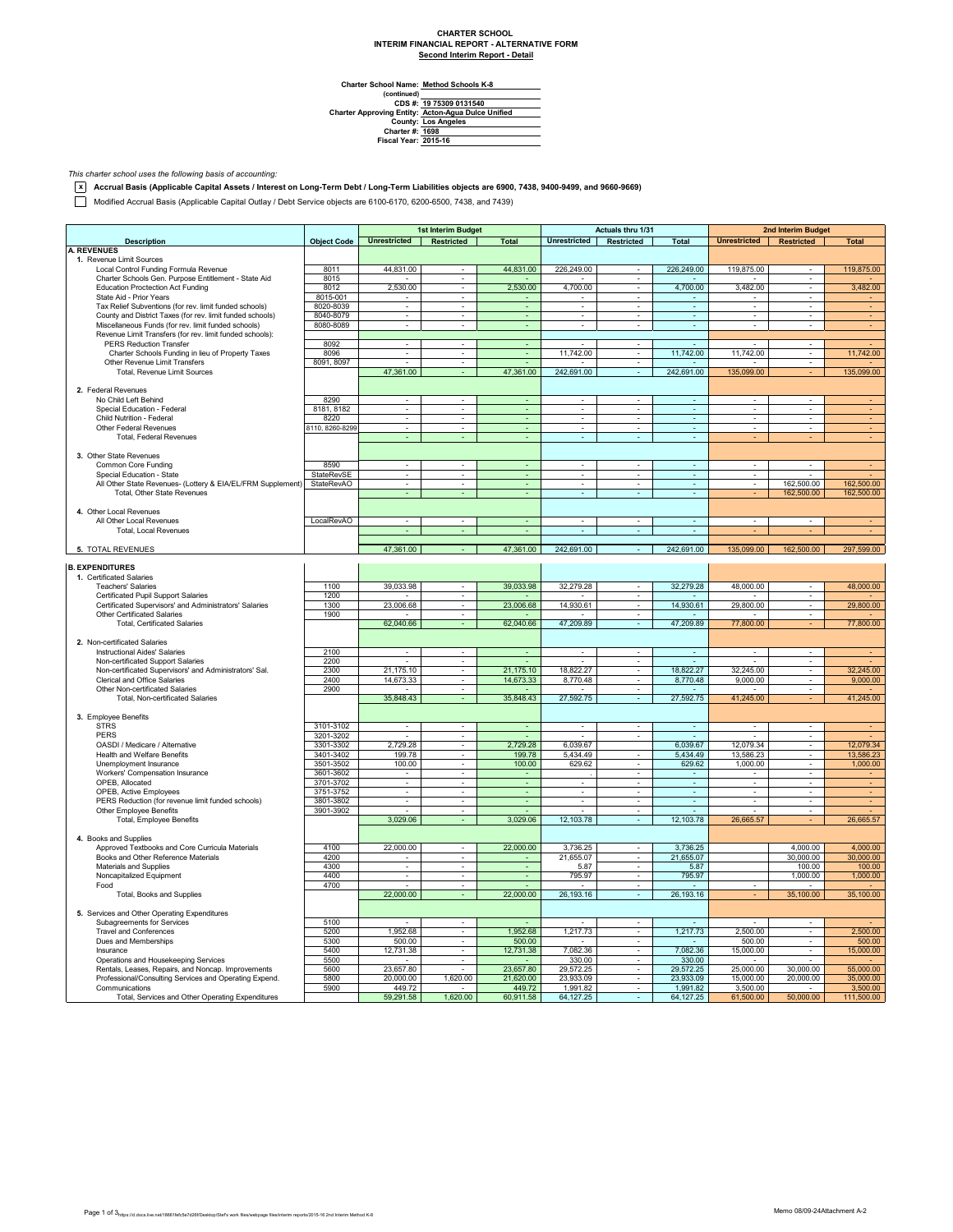## **CHARTER SCHOOL INTERIM FINANCIAL REPORT - ALTERNATIVE FORM Second Interim Report - Detail**

 $\overline{\phantom{0}}$ 

**Method Schools K-8**

Charter School Name<br>
(continued)<br>
CDS #:<br>
Charter Approving Entity:<br>
County:<br>
Charter #:<br>
Fiscal Year: **Los Angeles 1698 2015-16 19 75309 0131540 Acton-Agua Dulce Unified**

*This charter school uses the following basis of accounting:*

**x Accrual Basis (Applicable Capital Assets / Interest on Long-Term Debt / Long-Term Liabilities objects are 6900, 7438, 9400-9499, and 9660-9669)**

Modified Accrual Basis (Applicable Capital Outlay / Debt Service objects are 6100-6170, 6200-6500, 7438, and 7439)

|                                                                                 |                    | 1st Interim Budget       |                   | Actuals thru 1/31        |                          |                          | 2nd Interim Budget       |                          |                   |                                    |
|---------------------------------------------------------------------------------|--------------------|--------------------------|-------------------|--------------------------|--------------------------|--------------------------|--------------------------|--------------------------|-------------------|------------------------------------|
| <b>Description</b>                                                              | <b>Object Code</b> | <b>Unrestricted</b>      | <b>Restricted</b> | <b>Total</b>             | <b>Unrestricted</b>      | <b>Restricted</b>        | <b>Total</b>             | <b>Unrestricted</b>      | <b>Restricted</b> | <b>Total</b>                       |
| 6. Capital Outlay (Objects 6100-6170, 6200-6500 for modified accrua             |                    |                          |                   |                          |                          |                          |                          |                          |                   |                                    |
| Land and Land Improvements                                                      | 6100-6170          | ÷.                       | $\sim$            | $\sim$                   | $\sim$                   | ×.                       | $\sim$                   | $\sim$                   | $\mathbf{r}$      | $\sim$                             |
| Buildings and Improvements of Buildings                                         | 6200               | ÷                        | $\sim$            | ÷.                       | ÷                        | ÷                        | ×.                       | ÷.                       | ä,                | $\sim$                             |
| Books and Media for New School Libraries or Major                               |                    |                          |                   |                          |                          |                          |                          |                          |                   |                                    |
| Expansion of School Libraries                                                   | 6300               | ÷                        | $\sim$            | $\blacksquare$           | $\sim$                   | ×.                       | ×.                       | ×                        | ä,                | $\sim$                             |
| Equipment                                                                       | 6400               | $\mathbf{r}$             | $\sim$            | ÷.                       | $\sim$                   | ÷                        | ×.                       | $\sim$                   | ÷.                | $\sim$                             |
| <b>Equipment Replacement</b>                                                    | 6500               | $\sim$                   | $\sim$            | ÷                        | $\overline{\phantom{a}}$ | $\sim$                   | $\sim$                   | $\overline{\phantom{a}}$ | ٠                 | $\sim$                             |
| Depreciation Expense (for full accrual only)                                    | 6900               | $\sim$                   | $\sim$            | $\blacksquare$           | $\blacksquare$           | $\overline{\phantom{a}}$ | $\sim$                   | $\overline{\phantom{a}}$ | ٠                 | $\sim$                             |
| Total, Capital Outlay                                                           |                    | ÷                        | ÷                 | ÷.                       | ÷                        | ÷.                       | ä,                       | ÷                        |                   | $\sim$                             |
|                                                                                 |                    |                          |                   |                          |                          |                          |                          |                          |                   |                                    |
| 7. Other Outgo                                                                  |                    |                          |                   |                          |                          |                          |                          |                          |                   |                                    |
| Tuition to Other Schools                                                        | 7110-7143          | ÷                        | $\sim$            | ÷                        | ÷                        | $\sim$                   | ÷.                       | $\Delta$                 | ٠                 | $\overline{a}$                     |
| Transfers of Pass-through Revenues to Other LEAs                                | 7211-7213          | $\sim$                   | $\sim$            | $\sim$                   | $\overline{\phantom{a}}$ | $\sim$                   | $\sim$                   | $\overline{\phantom{a}}$ | $\sim$            | $\sim$                             |
| Transfers of Apportionments to Other LEAs - Spec. Ed.                           | 7221-7223SE        | ÷                        | $\sim$            | $\sim$                   | $\sim$                   | $\sim$                   | $\sim$                   | $\overline{a}$           | ÷                 | $\sim$                             |
| Transfers of Apportionments to Other LEAs - All Other                           | 7221-7223AO        | ÷.                       | $\sim$            | ÷.                       | ä,                       | ÷                        | $\sim$                   | $\sim$                   | ÷                 | ÷.                                 |
| All Other Transfers                                                             | 7281-7299          | $\sim$                   | $\sim$            | $\sim$                   | $\sim$                   | $\sim$                   | $\sim$                   | $\sim$                   | ٠                 | $\sim$                             |
| <b>Indirect Costs</b>                                                           | 7350               | $\sim$                   | $\sim$            | $\sim$                   | $\mathbf{r}$             | $\sim$                   | $\sim$                   | $\Delta$                 | ÷.                | $\sim$                             |
| Debt Service:                                                                   |                    |                          |                   |                          |                          |                          |                          |                          |                   |                                    |
| Interest                                                                        | 7438               | $\sim$                   |                   | $\sim$                   | 359.00                   | $\sim$                   | 359.00                   | 359.00                   | $\sim$            | 359.00                             |
|                                                                                 | 7439               |                          |                   |                          |                          |                          |                          |                          |                   |                                    |
| Principal                                                                       |                    | $\sim$<br>÷              | $\sim$<br>÷       | $\sim$                   | 359.00                   | $\sim$                   | $\sim$<br>359.00         |                          | ٠<br>÷            | $\overline{\phantom{a}}$<br>359.00 |
| Total, Other Outgo                                                              |                    |                          |                   | $\omega$                 |                          | ÷.                       |                          | 359.00                   |                   |                                    |
|                                                                                 |                    |                          |                   |                          |                          |                          |                          |                          |                   |                                    |
| 8. TOTAL EXPENDITURES                                                           |                    | 182,209.73               | 1.620.00          | 183,829.73               | 177,585.83               | $\sim$                   | 177,585.83               | 207,569.57               | 85,100.00         | 292,669.57                         |
|                                                                                 |                    |                          |                   |                          |                          |                          |                          |                          |                   |                                    |
| C. EXCESS (DEFICIENCY) OF REVENUES OVER EXPEND.                                 |                    |                          | (1.620.00)        |                          |                          | ÷.                       |                          |                          |                   | 4,929.44                           |
| BEFORE OTHER FINANCING SOURCES AND USES (A5-B8)                                 |                    | (134, 848.73)            |                   | (136, 468.73)            | 65,105.17                |                          | 65,105.17                | (72, 470.57)             | 77,400.00         |                                    |
| <b>D. OTHER FINANCING SOURCES / USES</b>                                        |                    |                          |                   |                          |                          |                          |                          |                          |                   |                                    |
| 1. Other Sources                                                                | 8930-8979          | $\sim$                   |                   |                          | $\mathbf{r}$             | $\sim$                   |                          | 250.000.00               | $\mathbf{r}$      | 250,000,00                         |
|                                                                                 |                    |                          | $\sim$            | $\blacksquare$<br>$\sim$ | ÷.                       |                          | $\mathcal{L}$            |                          | ÷                 |                                    |
| 2. Less: Other Uses                                                             | 7630-7699          | ÷                        | $\sim$            |                          |                          | $\sim$                   | ×.                       | 50.000.00                |                   | 50,000.00                          |
| 3. Contributions Between Unrestricted and Restricted Accounts                   |                    |                          |                   |                          |                          |                          |                          |                          |                   |                                    |
| (must net to zero)                                                              | 8980-8999          | $\sim$                   | $\sim$            | ٠                        | $\blacksquare$           | $\sim$                   | $\overline{\phantom{a}}$ | $\Delta$                 | $\mathbf{r}$      | $\sim$                             |
|                                                                                 |                    |                          |                   |                          |                          |                          |                          |                          |                   |                                    |
| 4. TOTAL OTHER FINANCING SOURCES / USES                                         |                    | $\overline{\phantom{a}}$ | $\sim$            | $\sim$                   | $\sim$                   | ÷.                       | $\sim$                   | 200,000.00               |                   | 200,000.00                         |
|                                                                                 |                    |                          |                   |                          |                          |                          |                          |                          |                   |                                    |
| E. NET INCREASE (DECREASE) IN FUND BALANCE (C + D4)                             |                    | (134, 848.73)            | (1,620.00)        | (136, 468.73)            | 65,105.17                |                          | 65,105.17                | 127,529.44               | 77,400.00         | 204,929.44                         |
| F. FUND BALANCE, RESERVES                                                       |                    |                          |                   |                          |                          |                          |                          |                          |                   |                                    |
| 1. Beginning Fund Balance                                                       |                    |                          |                   |                          |                          |                          |                          |                          |                   |                                    |
| a. As of July 1                                                                 | 9791               | $\sim$                   | $\sim$            | ÷                        | $\overline{\phantom{a}}$ | $\sim$                   | $\sim$                   | $\sim$                   | ٠                 | $\sim$                             |
| b. Adjustments to Beginning Balance                                             | 9793, 9795         | ٠                        | $\sim$            | ä,                       | $\blacksquare$           | $\overline{\phantom{a}}$ | $\omega$                 | $\overline{\phantom{a}}$ | ÷.                | ÷                                  |
| c. Adjusted Beginning Balance                                                   |                    | $\sim$                   | $\sim$            | $\sim$                   | $\sim$                   | $\sim$                   | $\sim$                   | $\overline{a}$           | ÷                 | $\sim$                             |
| 2. Ending Fund Balance, June 30 (E + F.1.c.)                                    |                    | (134, 848.73)            | (1,620.00)        | (136, 468.73)            | 65.105.17                | $\sim$                   | 65,105.17                | 127,529.44               | 77,400.00         | 204,929.44                         |
|                                                                                 |                    |                          |                   |                          |                          |                          |                          |                          |                   |                                    |
|                                                                                 |                    |                          |                   |                          |                          |                          |                          |                          |                   |                                    |
| Components of Ending Fund Balance (Optional):                                   | 9711               | ×.                       | $\sim$            | ÷.                       | $\sim$                   | ×.                       | $\sim$                   | $\sim$                   | ÷                 |                                    |
| Reserve for Revolving Cash (equals object 9130)                                 | 9712               |                          |                   | ÷.                       |                          |                          |                          |                          |                   | $\sim$                             |
| Reserve for Stores (equals object 9320)                                         | 9713               | $\sim$                   | $\sim$            |                          | $\blacksquare$           | $\overline{\phantom{a}}$ | $\omega$                 | $\blacksquare$           | ٠                 | ÷                                  |
| Reserve for Prepaid Expenditures (equals object 9330)<br>Reserve for All Others | 9719               | $\overline{\phantom{a}}$ | $\sim$            | ÷                        | $\sim$                   | $\sim$                   | $\sim$                   | $\sim$                   | ÷<br>÷            | $\sim$                             |
|                                                                                 |                    | ×.                       | $\sim$            | ÷.                       | $\sim$                   | $\sim$                   | $\sim$                   | $\sim$                   |                   | $\sim$                             |
| <b>General Reserve</b>                                                          | 9730               | ×.                       | $\sim$            | ä,                       | ä,                       | $\sim$                   | $\sim$                   | $\blacksquare$           | ٠                 | $\sim$                             |
| <b>Legally Restricted Balance</b>                                               | 9740               | $\sim$                   | $\sim$            | $\sim$                   | $\sim$                   | $\sim$                   | $\sim$                   | $\sim$                   | $\mathbf{r}$      | $\sim$                             |
| Designated for Economic Uncertainties                                           | 9770               | $\sim$                   | $\sim$            | $\sim$                   | $\overline{\phantom{a}}$ | $\sim$                   | $\sim$                   | $\sim$                   | ٠                 | $\sim$                             |
| <b>Other Designations</b>                                                       | 9775, 9780         |                          |                   | ÷                        | $\overline{a}$           | $\sim$                   | ÷.                       |                          |                   |                                    |
| Undesignated / Unappropriated Amount                                            | 9790               | (134, 848.73)            | (1,620.00)        | (136, 468.73)            | 65,105.17                | $\sim$                   | 65.105.17                | 127.529.44               | 77,400.00         | 204.929.44                         |